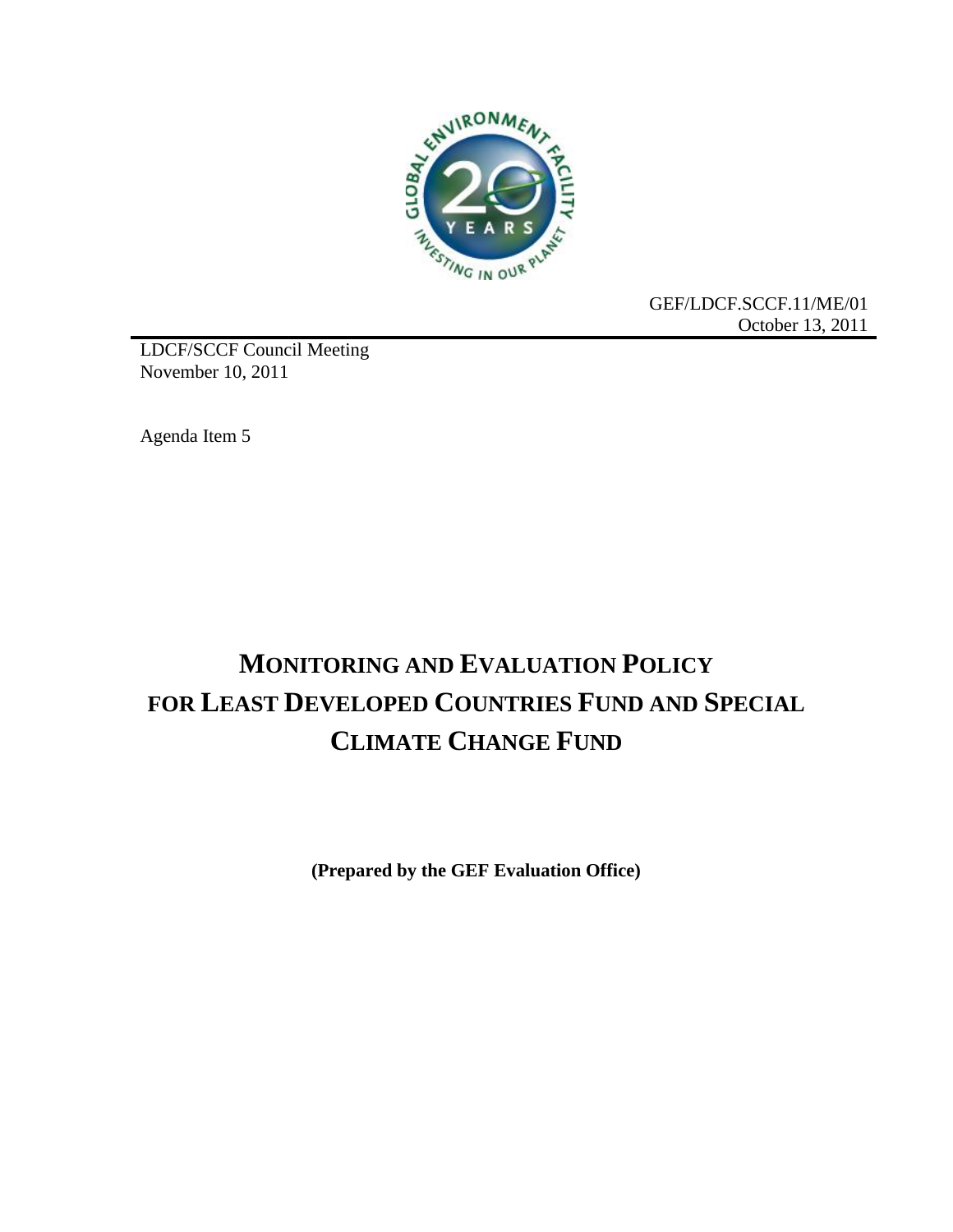#### **Recommended Council Decision**

The LDCF/SCCF Council, having reviewed document GEF/LDCF.SCCF.11/ME/01, *Monitoring and Evaluation Policy for the LDCF/SCCF*, approves the M&E Policy for the Least Developed Countries Fund (LDCF) and Special Climate Change Fund (SCCF).

In addition, the LDCF/SCCF Council notes that the GEF Evaluation Office will develop guidelines on the operationalization of the M&E policy for the LDCF/SCCF in collaboration with the GEF Secretariat.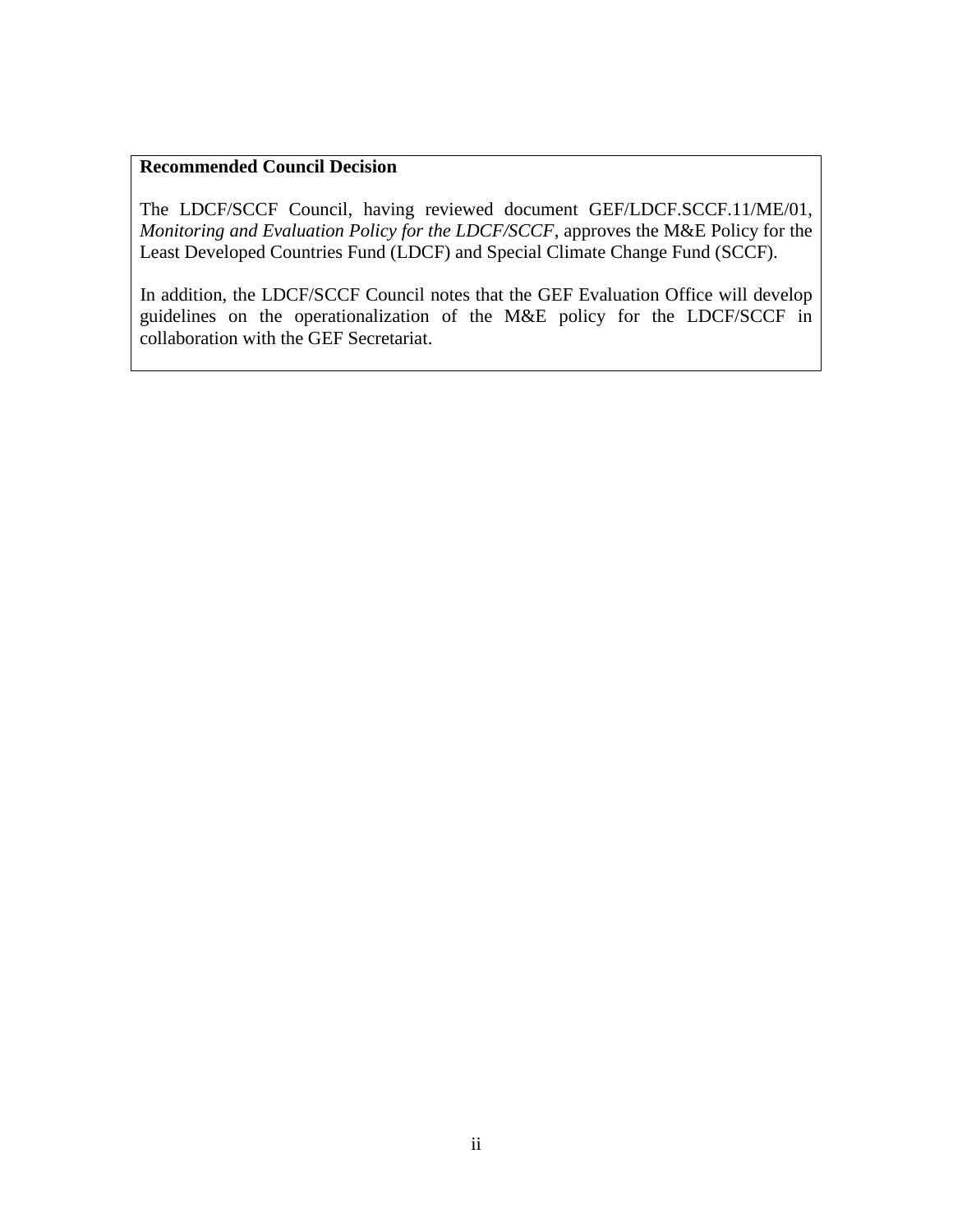#### **BACKGROUND**

1. The GEF is the managing body of the Least Developed Countries Fund (LDCF) and the Special Climate Change Fund (SCCF) as decided by the UNFCCC Conference of the Parties at its 7th session in 2001 (Decision 7/CP.7). In August 2006 the LDCF/SCCF Council decided that all GEF operational policies, procedures and governance structure are applied to these funds unless COP guidance and LDCF/SCCF Council decides otherwise (Decision GEF/C.29/5, *Governance of the Climate Change Funds*). Accordingly, the LDCF/SCCF currently applies the GEF M&E policy.

#### **LDCF/SCCF MONITORING & EVALUATION POLICY**

2. A first assessment of elements for a specific M&E framework on adaptation was prepared by the GEF Evaluation Office in cooperation with the GEF Adaptation Task Force and submitted to the LDCF/SCCF Council in April 2008 in document GEF/LDCF.SCCF.4/Inf.4, *Background and Elements for a GEF Monitoring and Evaluation Framework on Adaptation*.

3. In its *FY11 Work Plan and budget for the Evaluation Office under the LDCF/SCCF*<sup>1</sup> as approved by the LDCF/SCCF Council at its July 2010 meeting, the GEF Evaluation Office proposed that the requirements of the LDCF and SCCF will be assessed as part of the overall review of the GEF M&E policy. The *FY12 Work Plan and budget for the Evaluation Office under the LDCF/SCCF*<sup>2</sup> as approved by the LDCF/SCCF Council during its May 2011 meeting states that the GEF M&E policy (2010) "will be revised and adapted to the LDCF/SCCF context."<sup>3</sup>

4. The overall conclusion of the Evaluation Office's assessment is that the GEF M&E Policy as approved by the GEF Council in November 2010 is applicable to the LDCF/SCCF, with the following four changes (paragraphs 5-8 in this document) related to the differences in the mandates and corresponding terminology of the GEF Trust Fund and the LDCF/SCCF.<sup>4</sup> If this is approved by the SCCF/LDCF Council, the Evaluation Office will develop guidelines elaborating on the operationalization of the proposed M&E policy for the LDCF/SCCF, in collaboration with the GEF Secretariat. The annex contains the implications of these four changes throughout the policy and thus the translation of the GEF M&E policy into the LDCF/SCCF M&E policy.

5. **Focal areas: programming priorities.** Where the GEF M&E policy mentions "focal areas," this will be read as "programming priorities" in the LDCF/SCCF M&E policy. Adaptation activities under the LDCF and SCCF follow programming priorities as defined by the UNFCCC COP:

 $\overline{a}$ 

<sup>&</sup>lt;sup>1</sup> GEF/LDCF.SCCF.8/ME/1.

<sup>2</sup> GEF/LDCF.SCCF.10/ME/1/Rev.1.

<sup>3</sup> GEFEO (2011), *FY12 Work Plan and budget for the Evaluation Office under the Least Developed Countries Fund (LDCF) and the Special Climate Change Fund (SCCF)*, p.3.

 $4\overline{4}$  The revisions apply only to climate change adaptation activities under both funds and excludes mitigation activities funded under SCCF window B (technology transfers).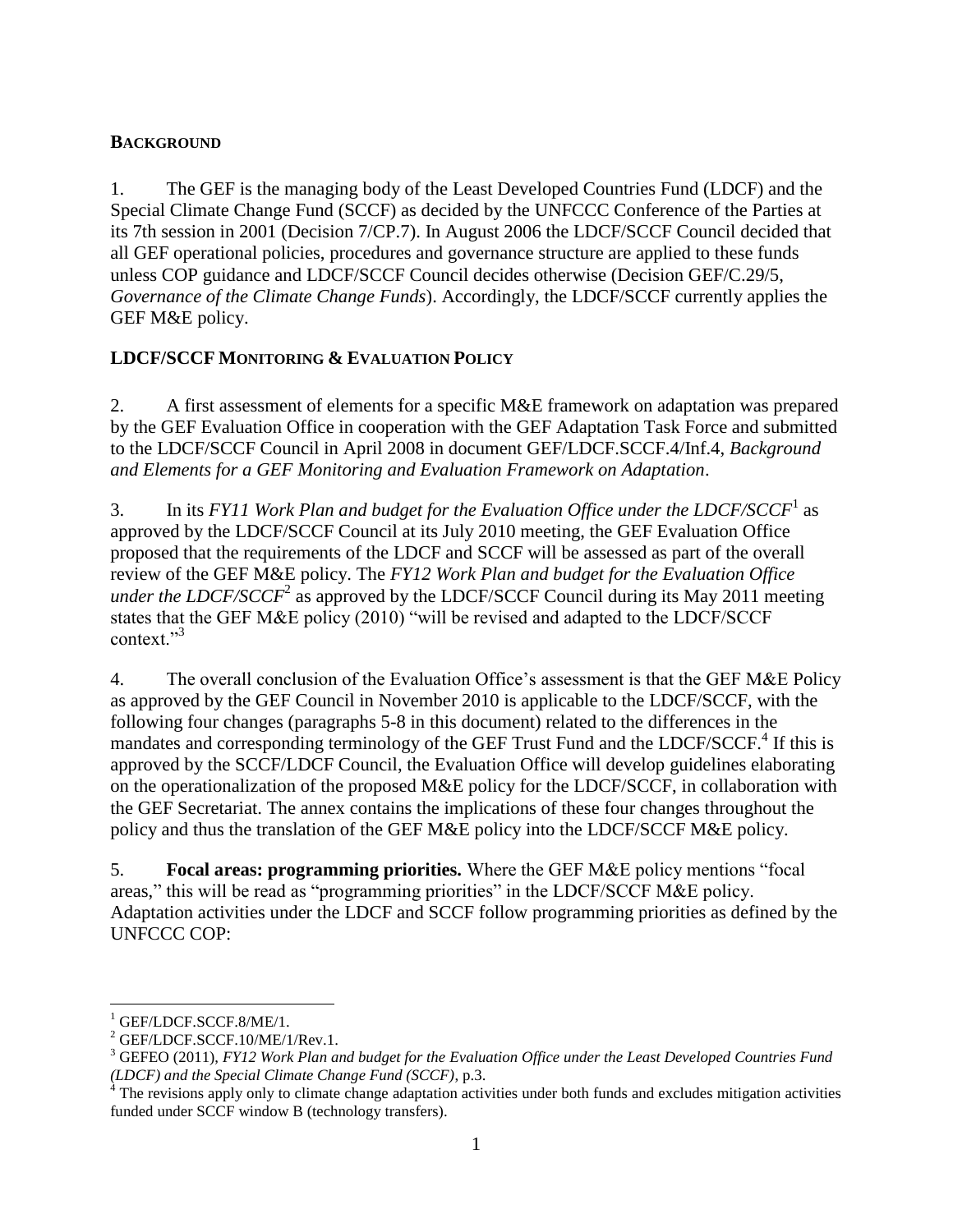- The LDCF addresses the adaptation needs of LDCs, in particular supporting the preparation of National Adaptation Programs of Action (NAPAs).
- The SCCF finances adaptation activities in all developing countries in a number of areas as defined by COP decision 5/CP.9.

6. **Global environmental benefits: adaptation benefits.** The term "global environmental benefits" in the GEF M&E policy is replaced with "adaptation benefits" in the LDCF/SCCF policy. In contrast to the GEF Trust Fund, projects under the LDCF/SCCF are not required to produce global environmental benefits. The LDCF/SCCF calls for adaptation benefits<sup>5</sup> instead, defined as an increase in adaptive capacity and reduction in vulnerability to the impacts of climate change.

7. **Incremental cost: additional cost.** The term "incremental cost" in the GEF M&E policy is replaced with "additional cost" in the LDCF/SCCF M&E policy. The LDCF/SCCF employs the principle of additional cost incurred by the generation of adaptation benefits. In other words, additional costs are defined as the resources spent in addition to the business-as-usual scenario that are specifically geared towards increasing a given project's adaptive capacity and reducing vulnerability to the impacts of climate change.

8. **LDCF/SCCF Results-Based Management Framework.** Where the GEF M&E policy refers to the "GEF Results-Based Management Framework" this refers to the "LDCF/SCCF Results-Based Management Framework" in the case of the LDCF/SCCF M&E policy. The LDCF/SCCF employs an RBM separate from the GEF Trust Fund. The LDCF/SCCF RMB is geared towards adaptation activities including a set of indicators specifically developed for the monitoring of adaptation projects.

 $\overline{a}$ <sup>5</sup> GEF Secretariat (2011), *Accessing Resources under the Special Climate Change Fund*, p. 8; and *Accessing Resources under the Least Developed Countries Fund*, p.8.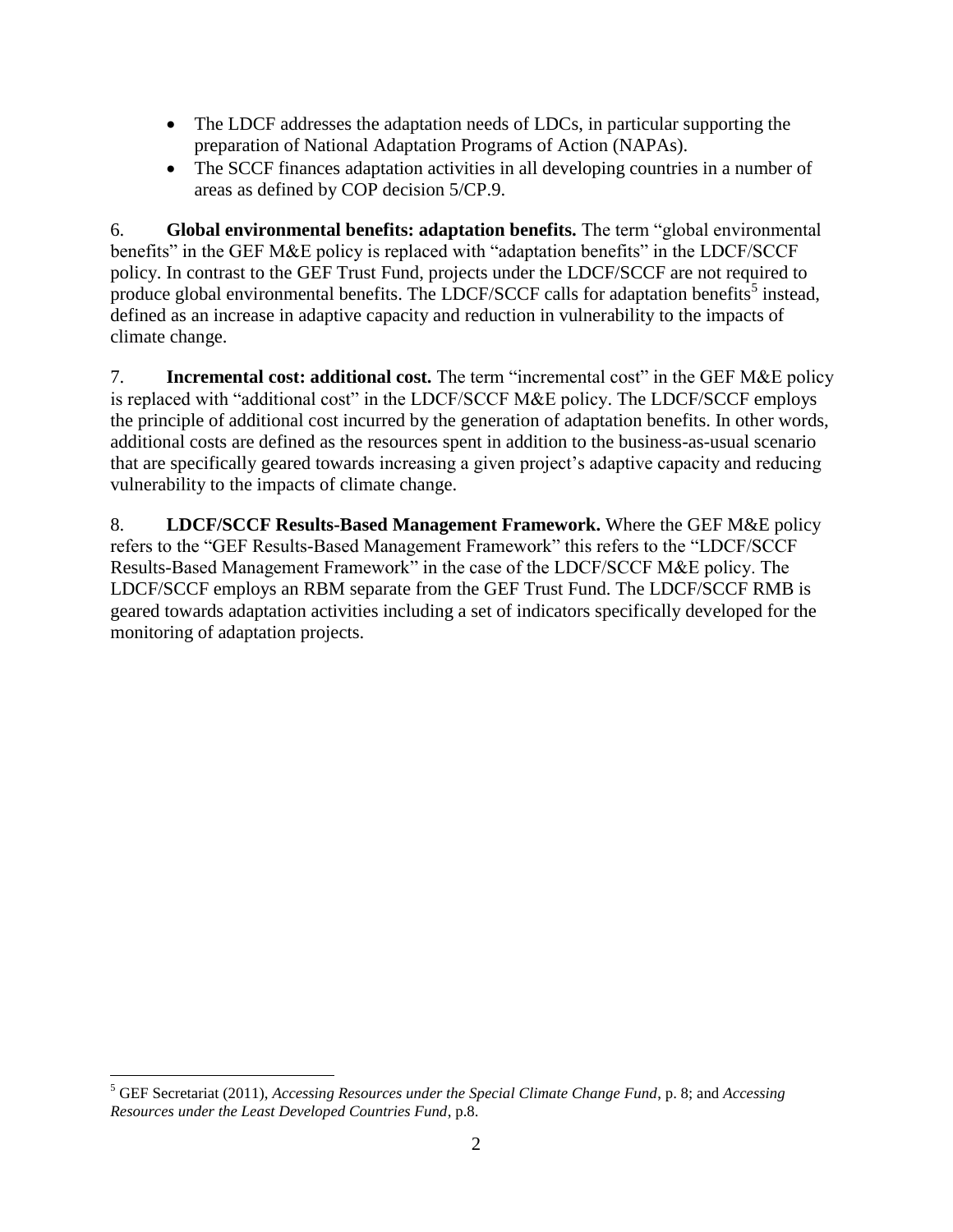### **ANNEX**

## **Translation of GEF M&E policy into LDCF/SCCF M&E policy**

| <b>Term</b>                                                   | Paragraph<br>(unless<br>otherwise<br>indicated) | <b>Context</b>                                                                                                                        | <b>Remark</b>                                                                                                                                                                                                          |
|---------------------------------------------------------------|-------------------------------------------------|---------------------------------------------------------------------------------------------------------------------------------------|------------------------------------------------------------------------------------------------------------------------------------------------------------------------------------------------------------------------|
| "focal areas" to be<br>read as<br>"programming<br>priorities" | 4(1)                                            | "[] to meet the agreed<br>incremental costs of measures to<br>achieve agreed global<br>environmental benefits in six focal<br>areas." | "six" to read as "a number of"<br>Sentence with all changes reads<br>as: "[] to meet the agreed<br>additional costs of measures to<br>achieve agreed adaptation<br>benefits in a number of<br>programming priorities." |
|                                                               | 4(2)                                            | "provides strategic and policy<br>direction in these six focal areas"                                                                 | "six" to be omitted                                                                                                                                                                                                    |
|                                                               | 6                                               | "in its six focal areas"                                                                                                              | "six" to be omitted                                                                                                                                                                                                    |
|                                                               | 15                                              | "in GEF focal areas at the local and<br>global levels"                                                                                | "GEF focal areas" to read as<br>"LDCF/SCCF programming<br>priorities"                                                                                                                                                  |
|                                                               |                                                 |                                                                                                                                       | "at the local and global levels"<br>to be omitted                                                                                                                                                                      |
|                                                               | 17 <sub>b</sub>                                 | "evaluations or studies of the GEF<br>focal areas"                                                                                    | "GEF focal areas" to read as<br>"LDCF/SCCF programming<br>priorities"                                                                                                                                                  |
|                                                               | 17f                                             | "issues across GEF focal areas"                                                                                                       | "GEF focal areas" to read as<br>"LDCF/SCCF programming<br>priorities"                                                                                                                                                  |
|                                                               | Table 1                                         | "monitoring across Agencies and<br>focal areas"                                                                                       |                                                                                                                                                                                                                        |
|                                                               | 43                                              | "on a strategic level, on focal<br>areas, or on cross-cutting themes"                                                                 |                                                                                                                                                                                                                        |
|                                                               | 51                                              | "which covers all focal areas"                                                                                                        |                                                                                                                                                                                                                        |
|                                                               | 56                                              | "program indicators for focal<br>areas"                                                                                               |                                                                                                                                                                                                                        |
|                                                               |                                                 |                                                                                                                                       |                                                                                                                                                                                                                        |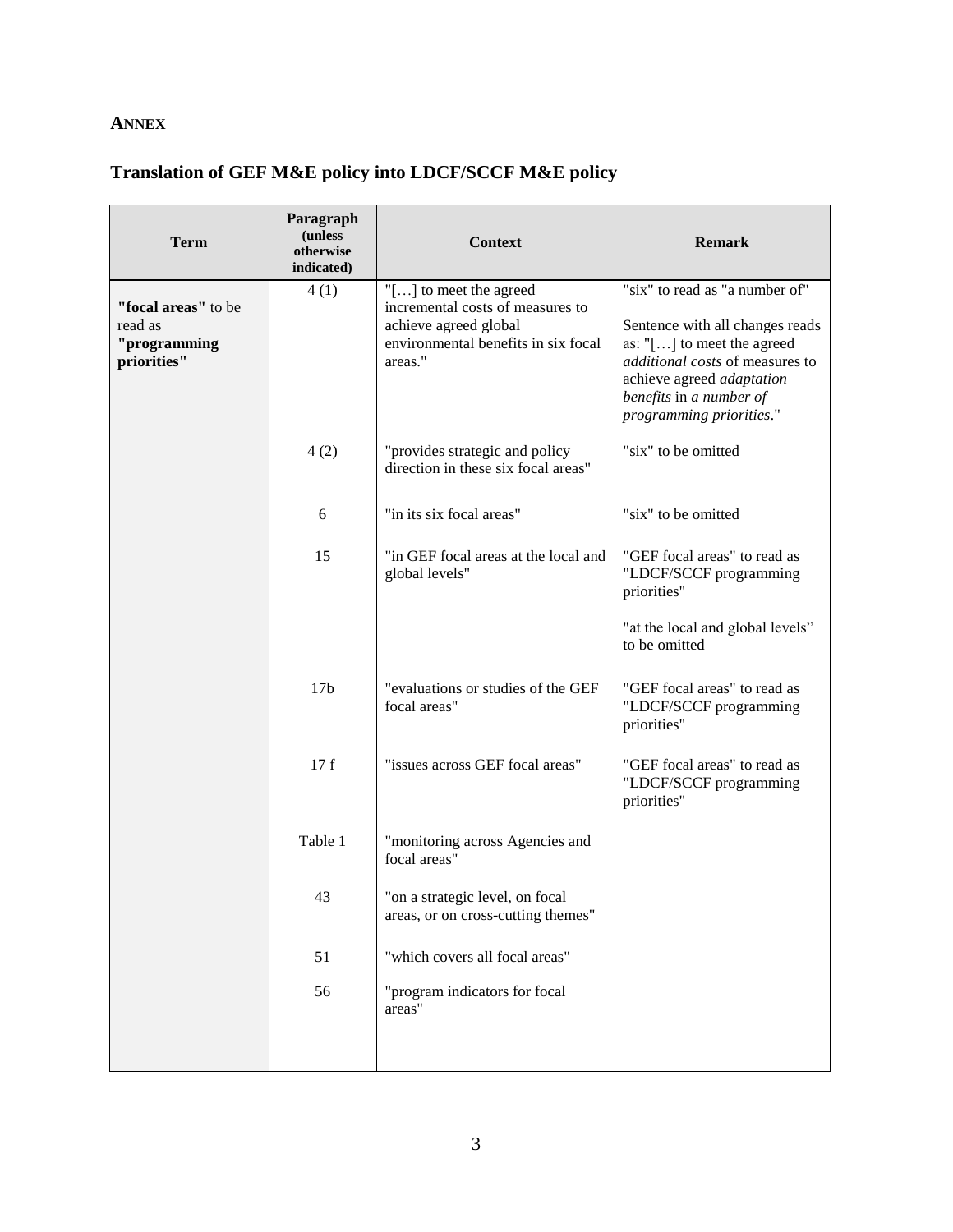| <b>Term</b>                                                                     | Paragraph<br>(unless<br>otherwise<br>indicated) | <b>Context</b>                                                                                                                                                                                                            | <b>Remark</b>                                                                                                                                                                                       |
|---------------------------------------------------------------------------------|-------------------------------------------------|---------------------------------------------------------------------------------------------------------------------------------------------------------------------------------------------------------------------------|-----------------------------------------------------------------------------------------------------------------------------------------------------------------------------------------------------|
| "global<br>environmental<br>benefits" to be read as<br>"adaptation<br>benefits" | 1<br>$\overline{4}$                             | "evaluated for their contribution to<br>global environmental benefits"<br>"[ $\ldots$ ] to meet the agreed<br>incremental costs of measures to<br>achieve agreed global<br>environmental benefits in six focal<br>areas." | Sentence with all changes reads<br>as: "[] to meet the agreed<br>additional costs of measures to<br>achieve agreed adaptation<br>benefits in a number of                                            |
|                                                                                 | 6                                               | "its mission of delivering global<br>environmental benefits"                                                                                                                                                              | programming priorities."                                                                                                                                                                            |
|                                                                                 | 15                                              | "contribution to global<br>environmental benefits"                                                                                                                                                                        |                                                                                                                                                                                                     |
|                                                                                 | 17d                                             | "includes global environmental<br>benefits"                                                                                                                                                                               |                                                                                                                                                                                                     |
|                                                                                 | 18                                              | "the pursuit of global<br>environmental benefits"                                                                                                                                                                         |                                                                                                                                                                                                     |
|                                                                                 | 32                                              | "awareness of the importance of<br>global environmental benefits"                                                                                                                                                         |                                                                                                                                                                                                     |
|                                                                                 | 65(1)                                           | "assessment systems on local and<br>global environmental benefits"                                                                                                                                                        | "local and" to be omitted<br>Full passage reads as:<br>"assessment systems of<br>adaptation benefits"                                                                                               |
|                                                                                 | 65(2)                                           | "inventories of global<br>environmental benefits"                                                                                                                                                                         |                                                                                                                                                                                                     |
|                                                                                 | 81                                              | "global environmental benefits to<br>which the GEF is dedicated"                                                                                                                                                          | "GEF" to read as<br>"LDCF/SCCF"                                                                                                                                                                     |
| "incremental cost" to<br>be read as<br>"adaptation cost"                        | $\overline{4}$                                  | "[] to meet the agreed<br>incremental costs of measures to<br>achieve agreed global<br>environmental benefits in six focal<br>areas."                                                                                     | Sentence with all changes reads<br>as: $"[\ldots]$ to meet the agreed<br><i>additional costs</i> of measures to<br>achieve agreed adaptation<br>benefits in a number of<br>programming priorities." |
|                                                                                 | footnote 1                                      | "The incremental cost principle<br>does not apply to the LCDF and<br>the SCCF."                                                                                                                                           | Footnote to be deleted                                                                                                                                                                              |